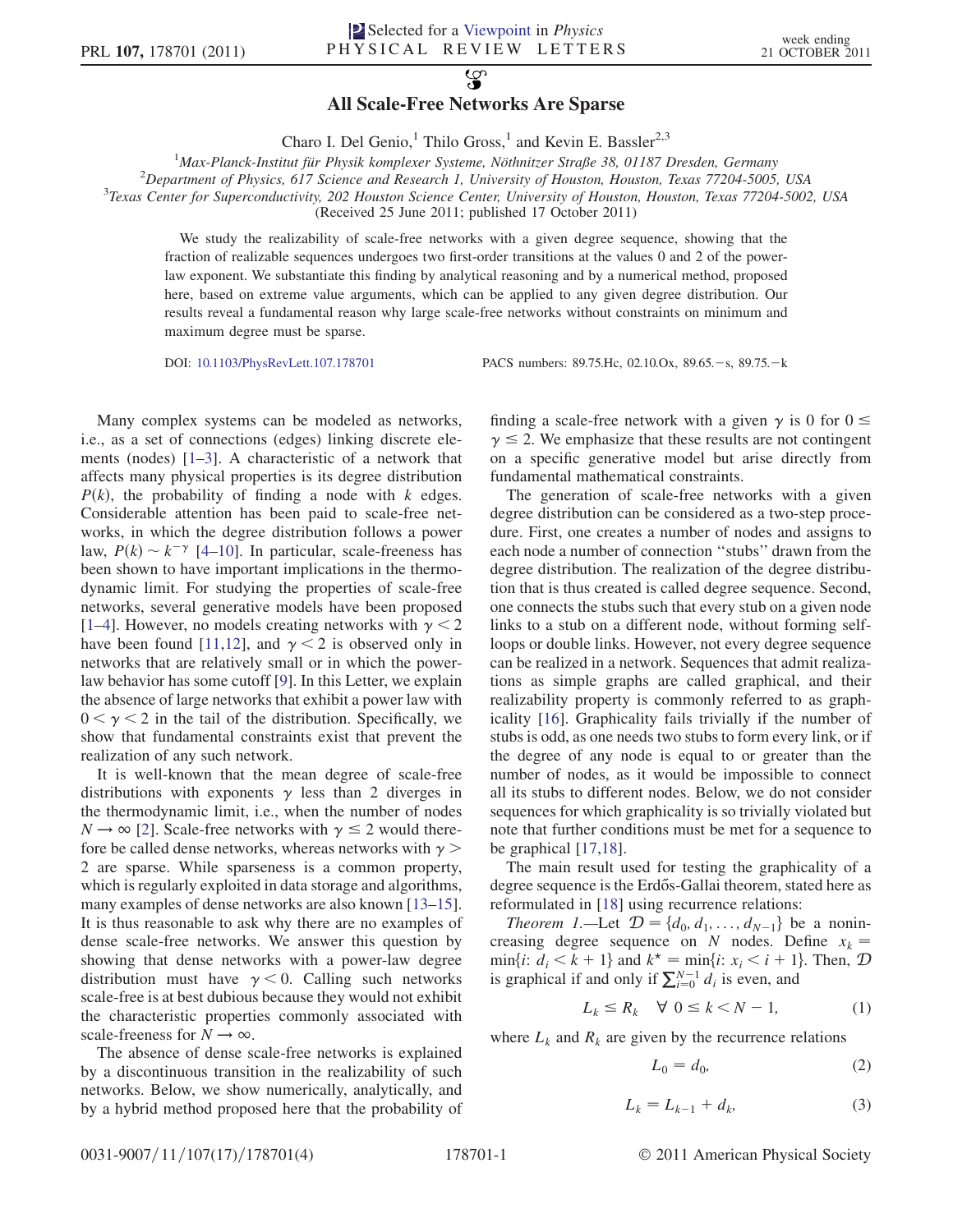<span id="page-1-2"></span>and

$$
R_0 = N - 1,\t\t(4)
$$

$$
R_k = \begin{cases} R_{k-1} + x_k - 1 & \forall \ k < k^\star \\ R_{k-1} + 2k - d_k & \forall \ k \ge k^\star. \end{cases} \tag{5}
$$

This formulation of the theorem has the advantage over the traditional one [[16](#page-3-10)] of allowing a very fast implementation of a graphicality test [[18](#page-3-12)].

Equivalently, graphicality can be tested by a recursive application of the Havel-Hakimi theorem [\[19](#page-3-13)[,20\]](#page-3-14):

*Theorem* 2.—A nonincreasing degree sequence  $\mathcal{D} =$  $\{d_0, d_1, \ldots, d_{N-1}\}\$  is graphical if and only if the sequence  $\mathcal{D}' = \{d_1 - 1, d_2 - 1, ..., d_{d_0} - 1, ..., d_{N-1}\}\$ is graphical.

To investigate the dependence of the graphicality of scale-free networks on the power-law exponent  $\gamma$ , we performed extensive numerics, generating ensembles of sequences of random power-law distributed integers with range between 1 and  $N - 1$  and  $\gamma$  between  $-2$  and 4. We tested each sequence for graphicality by applying Theorem 1 and computed for each  $\gamma$  the graphical fraction

$$
g=\frac{G}{E},
$$

where  $G$  is the total number of graphical sequences in the ensemble and  $E$  is the number of sequences in the ensemble with an even degree sum. The results, plotted in Fig. [1,](#page-1-0) clearly show two graphicality transitions: For very large and very small exponents, almost all sequences are graphical. However, at intermediate exponents, there is a pronounced gap where almost no sequence is graphical. The transitions between the two phases become steeper, and the transition points approach  $\gamma = 0$  and  $\gamma = 2$  as the system size is increased.

The dependence of g on sequence length strongly suggests that both transitions are first-order. To verify their character, we studied Binder's cumulants  $U_4 \equiv$  $1 - \langle g^4 \rangle / \langle g^2 \rangle^2$  [\[21,](#page-3-15)[22\]](#page-3-16). For continuous transitions, the cu-<br>mulants for different system sizes lie within a finite interval mulants for different system sizes lie within a finite interval and cross at the critical point, whereas, for first-order transitions, the curves are flat, except for a diverging negative minimum whose position converges to the transition point with increasing system size [\[23–](#page-3-17)[25](#page-3-18)]. In the present system, the cumulants confirm that the graphicality transitions at  $\gamma = 0$  and  $\gamma = 2$  are first-order.

To understand the origin of the transitions, we focus on the scaling of the largest degrees and of the number of lowest degree nodes in the sequences. Below, we show that the first two largest degrees are of order  $O(N)$  for  $\gamma \leq 2$ , while they grow sublinearly with N for  $\gamma > 2$ . Also, the number of nodes with degree of order  $O(1)$  increases linearly with N for  $\gamma \ge 0$  and decreases like  $N^{\gamma}$  for  $\gamma < 0$ . Then, the transitions can be understood as follows: If we tried to construct a scale-free network with  $\gamma$  between 0 and 2, following the Havel-Hakimi algorithm,  $O(N)$  nodes

<span id="page-1-0"></span>

FIG. 1. Graphicality transitions in scale-free networks. The plots of graphical fraction g vs exponent  $\gamma$  show transitions at  $\gamma = 0$  and  $\gamma = 2$ . Binder's cumulants, in the insets, identify the character of the transitions and the transition points.

with unitary degree would be used to place the connections involving the first node, and then there would be no way to place all the needed edges involving the node with the second largest degree. Conversely, when  $\gamma$  < 0, all but a vanishingly small fraction of nodes have a degree of order  $O(N)$ , and, for  $N \rightarrow \infty$ , all the nodes are able to form as many connections as needed.

<span id="page-1-1"></span>To see this, calculate the expected maximum degree of a scale-free sequence

$$
\hat{d} = \max\biggl\{ x: N \sum_{k=x}^{N-1} \frac{k^{-\gamma}}{H_{N-1,\gamma}} \ge 1 \biggr\},\tag{6}
$$

where  $H_{a,b}$  is the *a*th generalized harmonic number of exponent *b*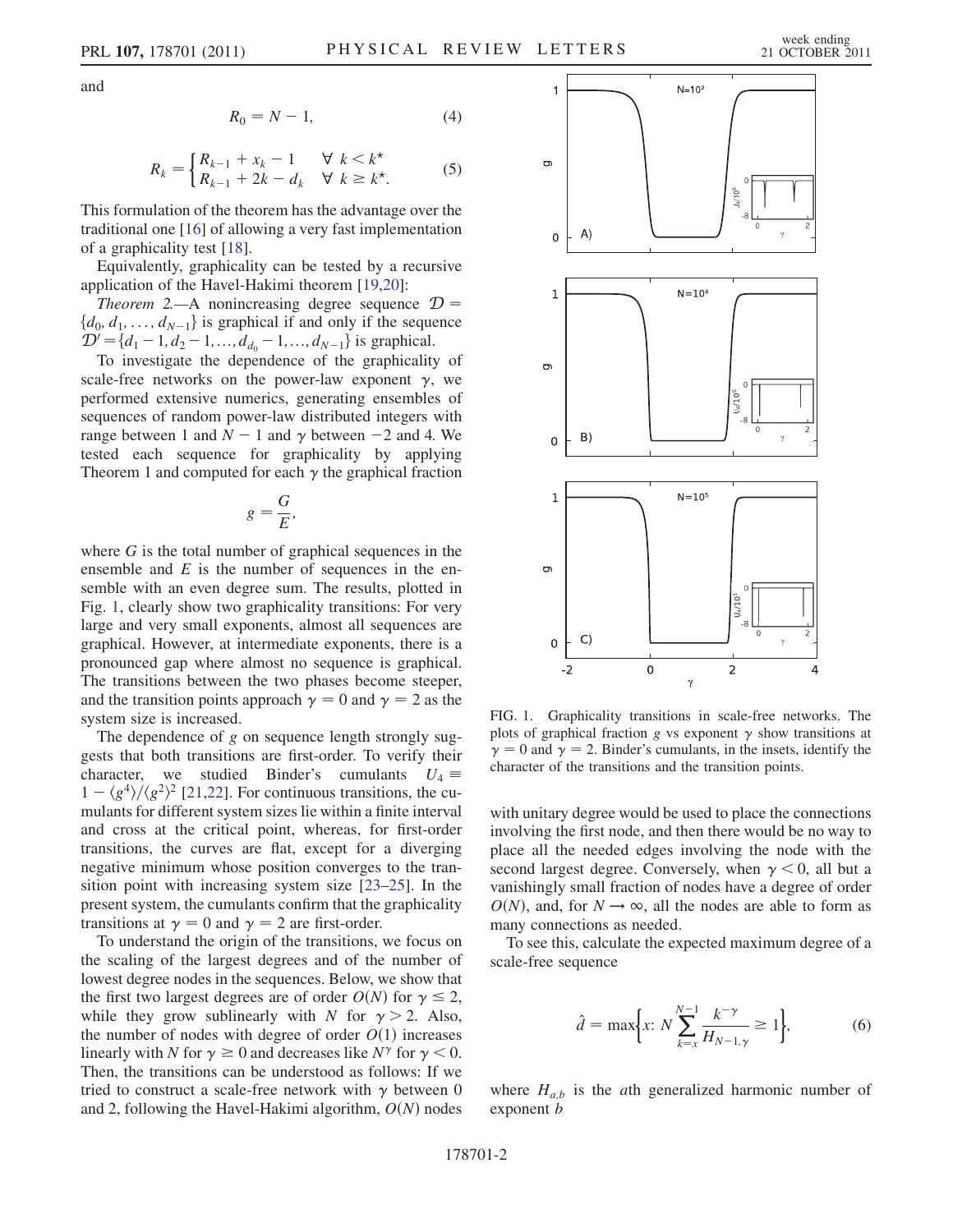$$
H_{a,b} = \sum_{t=1}^{a} t^{-b}.
$$

<span id="page-2-1"></span>When  $N \gg 1$ , Eq. [\(6\)](#page-1-1) becomes

$$
N \int_{x}^{N-1} \frac{k^{-\gamma}}{H_{N-1,\gamma}} dk = 1.
$$
 (7)

Because of the dependence of the behavior of the generalized harmonic number on the exponent, we solve this equation for different values of  $\gamma$ .

<span id="page-2-0"></span>Solving the integral for  $\gamma > 1$  gives

$$
\frac{N}{(1-\gamma)H_{N-1,\gamma}}[(N-1)^{1-\gamma} - x^{1-\gamma}] = 1.
$$
 (8)

Equation [\(8\)](#page-2-0), for  $N \gg 1$ , implies

$$
x = \left[\frac{N}{(\gamma - 1)H_{N-1,\gamma}}\right]^{[1/(\gamma - 1)]} \sim N^{[1/(\gamma - 1)]}.
$$

Because of the upper bound of the degrees of a sequence at  $N - 1$ , if  $1 < \gamma \leq 2$ , the value of the largest degree grows linearly with the number of nodes N.

For  $\gamma = 1$ , the integral in Eq. ([7](#page-2-1)) gives

$$
\log(N-1) - \log(x) = \frac{H_{N-1}}{N},
$$

where  $H_{N-1} = H_{N-1,1}$  is the  $(N - 1)$ th harmonic number. To solve the above equation, note that the right-hand side vanishes in the limit of large N. This can be seen by an application of l'Hôpital's rule, noticing that, for  $\gamma \ge 0$ ,

$$
\frac{\partial}{\partial N}H_{N-1,\gamma}=\gamma[\zeta(\gamma+1)-H_{N-1,\gamma+1}]
$$

and

$$
\lim_{N\to\infty}H_{N,\gamma}=\zeta(\gamma),
$$

where  $\zeta$  is Riemann's zeta function. Then, the solution of the equation in the thermodynamic limit is  $x \sim N$ .<br>Next, for  $0 \le x \le 1$ . Eq. (7) yields Eq. (8); hen

<span id="page-2-2"></span>Next, for  $0 \le \gamma < 1$ , Eq. ([7](#page-2-1)) yields Eq. ([8\)](#page-2-0); hence,

$$
(N-1)^{1-\gamma} - x^{1-\gamma} = \frac{(1-\gamma)H_{N-1,\gamma}}{N}.
$$
 (9)

As in the previous case, the right-hand side vanishes for large N, and the solution is that  $x \sim N$ .<br>Finally for  $\gamma < 0$  from Eq. (8) one

Finally, for  $\gamma$  < 0, from Eq. [\(8](#page-2-0)), one gets again Eq. ([9\)](#page-2-2). However, in this case, the right-hand side grows as  $N^{-\gamma}$ . Since  $\gamma$  is negative, one can rewrite Eq. ([9](#page-2-2)) for large N as

$$
(N-1)^{1+|\gamma|} - x^{1+|\gamma|} = N^{|\gamma|},
$$

which implies again that  $x \sim N$ .<br>The same arouments can be an

The same arguments can be applied to the scaling of the second largest degree, with identical results. Now, consider the number  $A$  of nodes with unitary degree. For large  $N$ ,  $A = N/H_{N-1,y}$ . Thus, when  $\gamma \ge 0$ ,  $A \sim N$ , whereas, if  $\gamma \le 0$  then  $A \sim N$ .  $\gamma$  < 0, then  $A \sim N^{\gamma}$ .<br>Then to formally

Then, to formally check the transition mechanism, explicitly write inequality 1 for  $k = 1$ . The left-hand side consists of the sum of the largest and the second largest degrees, which can be obtained using the same argument as above. To compute the right-hand side, first notice that  $k^* \geq 2$ . In fact, by definition, it cannot be 0, as this would imply that the highest degree in the sequence would be 0. Moreover, in our case, it cannot be 1, as this would imply that the second highest degree in the sequence would be 1, in contradiction with what is demonstrated above. Also, by the definition of  $x_k$ , it follows that  $x_1 = N - A$ . Thus, applying Eq. ([5\)](#page-1-2), the right-hand side is simply  $2N - 2 - A$ . Therefore, the inequality reads

$$
\left[\frac{(\gamma - 1)H_{N-1,\gamma}}{N} + (N-1)^{1-\gamma}\right]^{[1/(1-\gamma)]} + \left[\frac{2(\gamma - 1)H_{N-1,\gamma}}{N} + (N-1)^{1-\gamma}\right]^{[1/(1-\gamma)]} \le 2N - 2 - \frac{N}{H_{N-1,\gamma}}.\tag{10}
$$

A numerical solution shows that, for  $N \gg 1$ , the above inequality is indeed satisfied only when  $\gamma < 0$  or  $\gamma > 2$ , confirming the transition mechanism. Notice, however, that, when  $N \rightarrow \infty$ , almost all the nodes are fully connected for  $\gamma < 0$ , and thus it is not appropriate to refer to such networks as scale-free.

One can also study the inequality in the presence of a cutoff in the distribution, by replacing every instance of the natural upper bound on the degrees,  $(N - 1)$ , with the cutoff value. Cutoffs have been observed in real-world networks [\[8](#page-3-19),[9](#page-3-6)] and are sometimes imposed for different purposes, such as making the degree-degree correlations uniform [[26](#page-3-20),[27](#page-3-21)]. Notably, their effect is making the inequality always satisfied, and the transitions disappear.

The above treatment indicates that, by applying extreme value arguments, one can build a finite length sequence  $S = \{s_0, s_1, \ldots, s_{N-1}\}\$  for the purpose of studying the graphicality of infinite systems. A finite sequence maximizing the degrees of the nodes for a given degree distribution will best approximate the graphicality of an infinite sequence, especially since broken graphicality is always caused by an excess of stubs in some subset of nodes. Therefore, for a length  $N$  and any degree distribution  $P(d)$ , the elements of the sequence are given by the family of functionals

<span id="page-2-3"></span>
$$
s_i = \max\bigg\{ s^* \colon N \sum_{d=s^*}^{d_M} P(d) \ge i+1 \bigg\},\tag{11}
$$